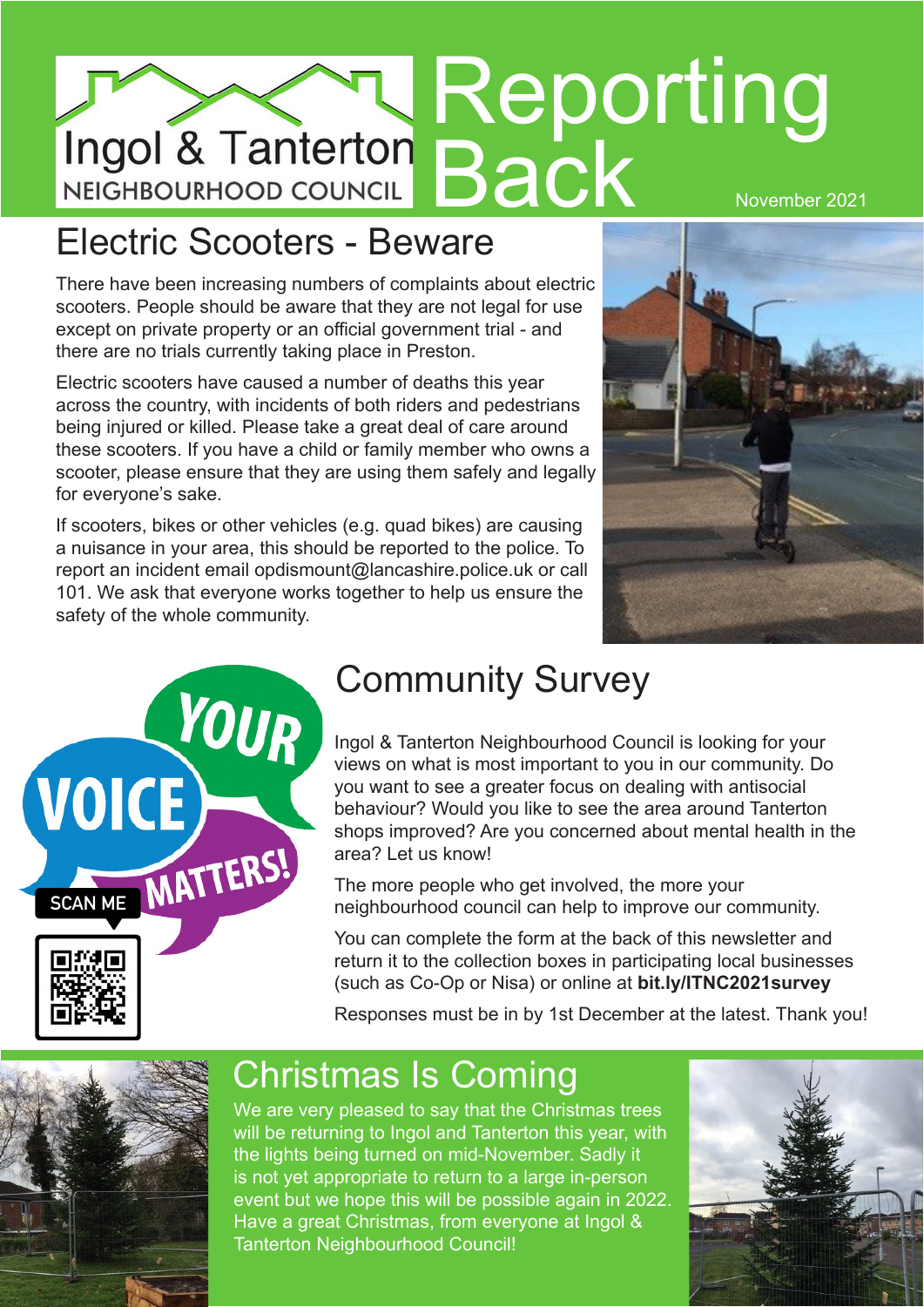### Alien Green on the Canal

You may be wondering what the green carpet on the canal is?

Well it's Common Duckweed and is a native perennial plant. It grows in slow moving water undisturbed by wave action. It can be used for animal fodder but it also helps the water recover its nutrients. It can cause a loss of oxygen in the water which can kill fish and if it covers the waterways for an extended period of time getting rid of submerged plants by blocking sunlight.

On a positive note many kinds of ducks consume Duckweed but they cannot control it. At present some of the Duckweed is being placed on the side of the canal but this does not seem to be making much of a difference. You can use a herbicide but this also might affect the oxygen levels and therefore kill fish so it looks like it might be here to stay.

The Canal & Rivers Trust is continuing to work in the area to help to keep the waterways healthy.



# Report Scams PACT - Police & Communities

The police have reported an increase in the number of attempted cases of fraud. Please remain vigilant and remember the following advice.

If you receive a call you believe to be fraudulent, hang up. If you are suspicious about an email you have received, you can report it by forwarding the email to: **report@phishing.gov.uk**. Suspicious text messages can also be reported by forwarding them to the number: 7726 (free of charge).

If you believe you are the victim of a fraud, please report this to Action Fraud as soon as possible by calling 0300 123 2040 or visiting www.actionfraud.police.uk.

# Library Open to All

As a reminder, Ingol Library is open again. You can browse books, take them out and renew them, nearly like pre Covid times.

Monday: 9am - 7pm (closed for lunch 1-2pm)

Tuesday: 9am - 5pm (closed for lunch 1-2pm)

Wednesday: CLOSED

Thursday: 9am - 1pm

Friday: 9am - 5pm (closed for lunch 1-2pm)

Saturday: 9am - 1pm

This can be subject to change if staff have to isolate or if the rules change again in future.

# Tanterton Centre

Ingol & Tanterton Neighbourhood Council have started investigating the possibility of redeveloping the area around Tanterton Shops. This will take time and is complicated by a large number of land owners in this small patch of land - including Lancashire CC, Preston CC, Places For People and the NHS.

While we begin negotiating with the many people necessary to make change happen, we would love to hear your thoughts about what the space here should look like. Please feed back to us through the survey or email us your thoughts to: ingoltantertonnc@hotmail.co.uk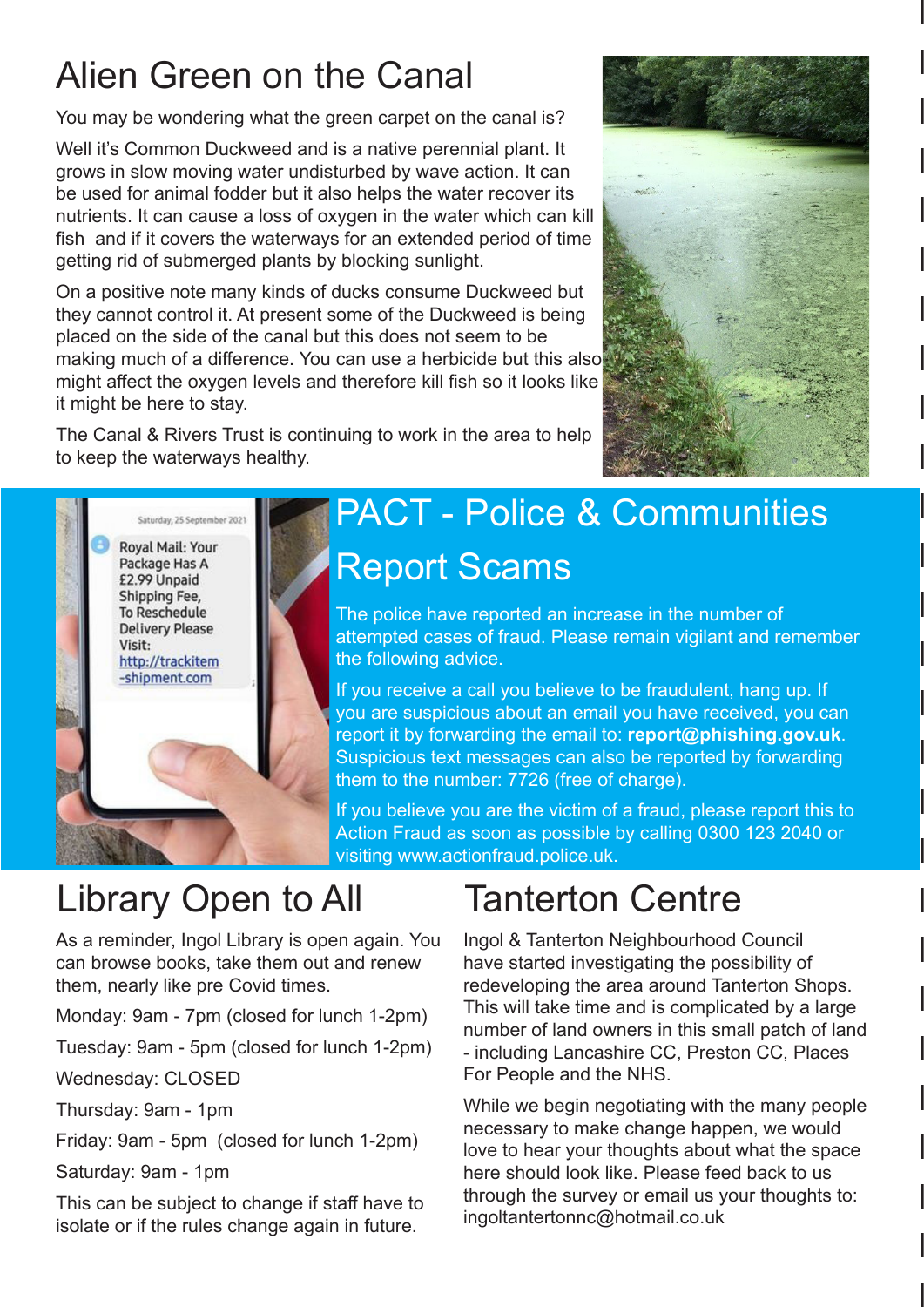#### Ingol & Tanterton Community Survey

Your neighbourhood council wants to continue to be there to support people and this survey has been developed to ensure that the neighbourhood council's priorities are identified by its community. You can complete this survey online at **bit.ly/ITNC2021survey** or fill out and hand this in at participating shops in Ingol & Tanterton by 1st December.

|                                                          | Very Important | Important                                     | Neutral    | Unimportant | Very unimportant |
|----------------------------------------------------------|----------------|-----------------------------------------------|------------|-------------|------------------|
| Road and pedestrian safety                               | O              | O                                             | O          | O           | O                |
| Children's play areas                                    | $\bigcirc$     | $\bigcirc$                                    | $\bigcirc$ | $\bigcirc$  | $\bigcirc$       |
| Mental health support                                    | O              | O                                             | O          | O           | O                |
| Support for people with ill<br>health or disabilities    | O              | O                                             | O          | O           | O                |
| <b>Addressing loneliness</b>                             | O              | $\bigcirc$                                    | $\bigcirc$ | $\bigcirc$  | $\bigcirc$       |
| Crime or antisocial<br>behaviour                         | $\bigcirc$     | O                                             | $\bigcirc$ | O           | O                |
| Public transport                                         | O              | O                                             | O          | O           | O                |
| Providing advice services                                | $\bigcirc$     | O                                             | $\bigcirc$ | O           | $\bigcirc$       |
| <b>Encouraging healthy</b><br>lifestyles                 | O              | $\left(\begin{array}{c} 1 \end{array}\right)$ | O          |             | O                |
| <b>Cycle lanes and facilities</b>                        | $\bigcirc$     | O                                             | $\bigcirc$ | O           | O                |
| High quality parks and<br>greenspaces                    | O              | 0                                             | ◯          |             | ( )              |
| Public realm (e.g. flowers<br>beds, benches)             | O              | O                                             | O          | O           | O                |
| Litter and dog fouling                                   | O              | O                                             | $\bigcirc$ | O           | O                |
| Activities for young people                              | $\bigcirc$     | $\bigcirc$                                    | $\bigcirc$ | $\bigcirc$  | $\bigcirc$       |
| Activities for older people                              | O              | O                                             | $\bigcirc$ | O           | $\bigcirc$       |
| <b>Activities for children</b>                           | $\bigcirc$     | O                                             | $\bigcirc$ | O           | O                |
| Allotments and growing<br>spaces                         | O              |                                               | ( )        |             | ( )              |
| Supporting the local<br>economy (shops, etc)             | O              |                                               | O          |             | O                |
| Environmental sustainability<br>(wildlife/ biodiversity) | O              | O                                             | O          | $\bigcirc$  | O                |
| Support for community<br>groups and centres              | $\bigcirc$     | O                                             | $\bigcirc$ | O           | $\bigcirc$       |
| Police presence                                          | $\bigcirc$     | O                                             | $\bigcirc$ | O           | $\bigcirc$       |
| <b>Medical services</b>                                  | $\bigcirc$     | $\bigcirc$                                    | $\bigcirc$ | $\bigcirc$  | $\bigcirc$       |

Are there any other issues that you are concerned about, which aren't included in the list above, that you think we should be focussing on?